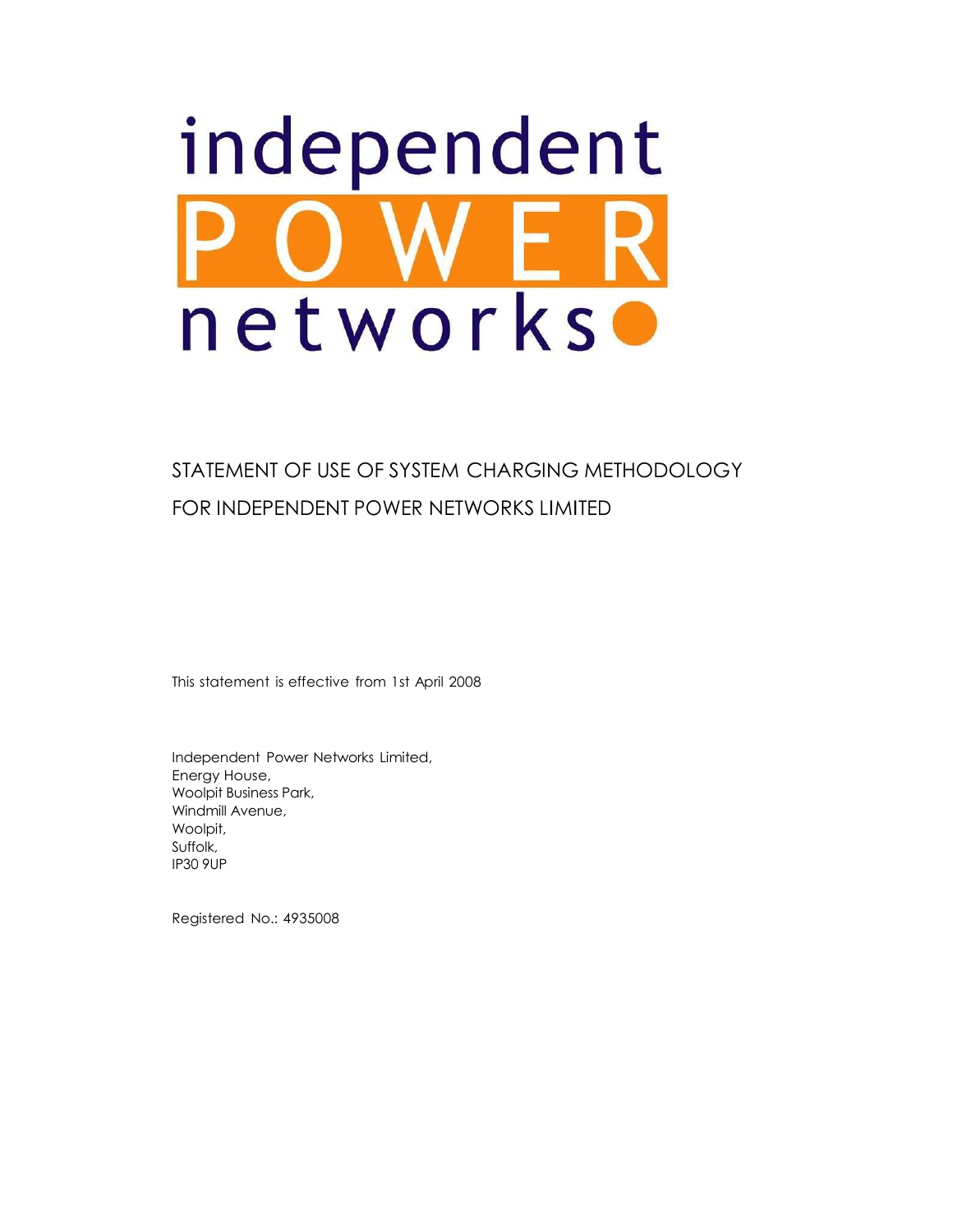# **STATEMENT OF THE BASIS OF CHARGES FOR USE OF INDEPENDENT POWER NETWORKS LTD'S DISTRIBUTION SYSTEM**

#### **Introduction**

Independent Power Networks Ltd (IPNL) is a wholly owned subsidiary of the of The Gas Transportation Company Limited (GTC). ENC is authorised by an electricity distribution licence ("the Licence") granted pursuant to Section 6(1)(c) of the Electricity Act 1989 "the Act" to distribute electricity across Great Britain. The company was granted a Licence to distribute electricity in Great Britain on 3rd September 2004.

The Statement has been prepared by IPNL in accordance with the requirements of Standard Condition 13 of its electricity distribution licence, granted under the Electricity Act 1989, as amended by the Utilities Act 2000, the Sustainable Energy Act 2003 and the Energy Act 2004 ("the Act"). Words and expressions used in this statement shall have the meaning given to them in the Act and in the electricity licence and shall be construed accordingly.

It describes the methodology that IPNL uses to set charges for customers connected to its electricity distribution system.

IPNL's charging statements on:

- Use of system (UoS) Charges (SLC14); and
- Connections Charging Methodology and Statement (SLC14); and
- Meter Point Administration Charges (SLC18) Miscellaneous Service Charges

are published separately.

If you need to contact us regarding any aspect of this document please write to, email, or telephone our Regulation Department at:

Independent Power Networks Limited, Energy House, Woolpit Business Park, Windmill Avenue, Woolpit, Suffolk, IP30 9UP

Telephone: 01359 243251. Email: regulatory@gtc-uk.co.uk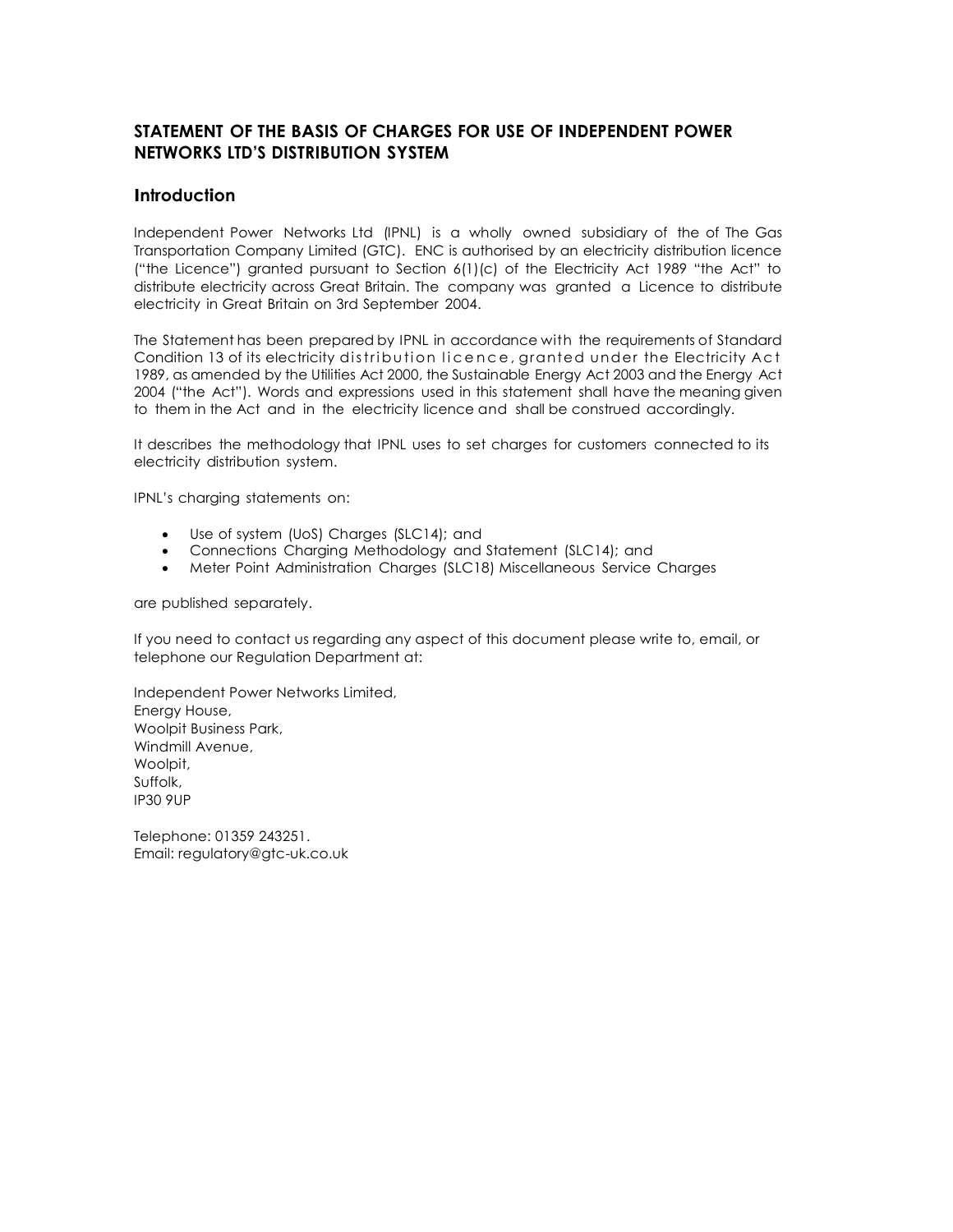# **Licence Condition Objectives**

Standard Condition 13 of the Licence requires that IPNL:

"…prepare a statement of a use of system charging methodology, approved by the Authority, that achieves the relevant objectives",

"comply with the use of system charging methodology",

"review the use of system charging methodology at least once in every year" and,

"make such modifications (if any) of the use of system charging methodology as are necessary for the purpose of better achieving the relevant objectives".

Standard Condition 13 sets out the relevant objectives as being:

a) that compliance with the use of system charging methodology facilitates the discharge by the licensee of the obligations imposed on it under the Act and by this licence;

b) that compliance with the use of system charging methodology facilitates competition in the generation and supply of electricity, and does not restrict, distort, or prevent competition in the transmission or distribution of electricity;

c) that compliance with the use of system charging methodology results in charges which reflect, as far as is reasonably practicable (taking account of implementation costs), the costs incurred by the licensee in its distribution business; and

d) that, so far as is consistent with sub-paragraphs (a), (b) and (c), the use of system charging methodology, as far as is reasonably practicable, properly takes account of developments in the licensee's distribution business.

#### **Changes to this statement**

Before making any modifications to this statement IPNL must submit a proposal to the Authority setting out the details of the proposed modification and how its implementation will enable the methodology to better achieve the relevant objectives.

# **Price Control**

IPNL is subject to a relative price control mechanism as described in amended standard condition BA1 of the Licence. This requires that IPNL sets charges for use of system "so that, except with the prior written consent of the Authority, the standing charge, unit rate and any other components of charges shall not exceed the distribution use of system charges to equivalent domestic customers".

#### **Charging Methodology**

For domestic customers IPNL's charging methodology is to set the structure and prices for its use of system tariffs so that they replicate the equivalent use of system tariffs of the host DNO for each distribution services area in which IPNL operates. Domestic tariffs are generally applic able only to premises used exclusively as single private dwellings supplied from the LV network with a maximum power of less than 20kVa.

For non-domestic demand customers, and for customers with generation who export electricity onto IPNL's distribution system, with the exception of the situations set out below, IPNL will generally set its use of system charges so that the charges replicate the charges of the